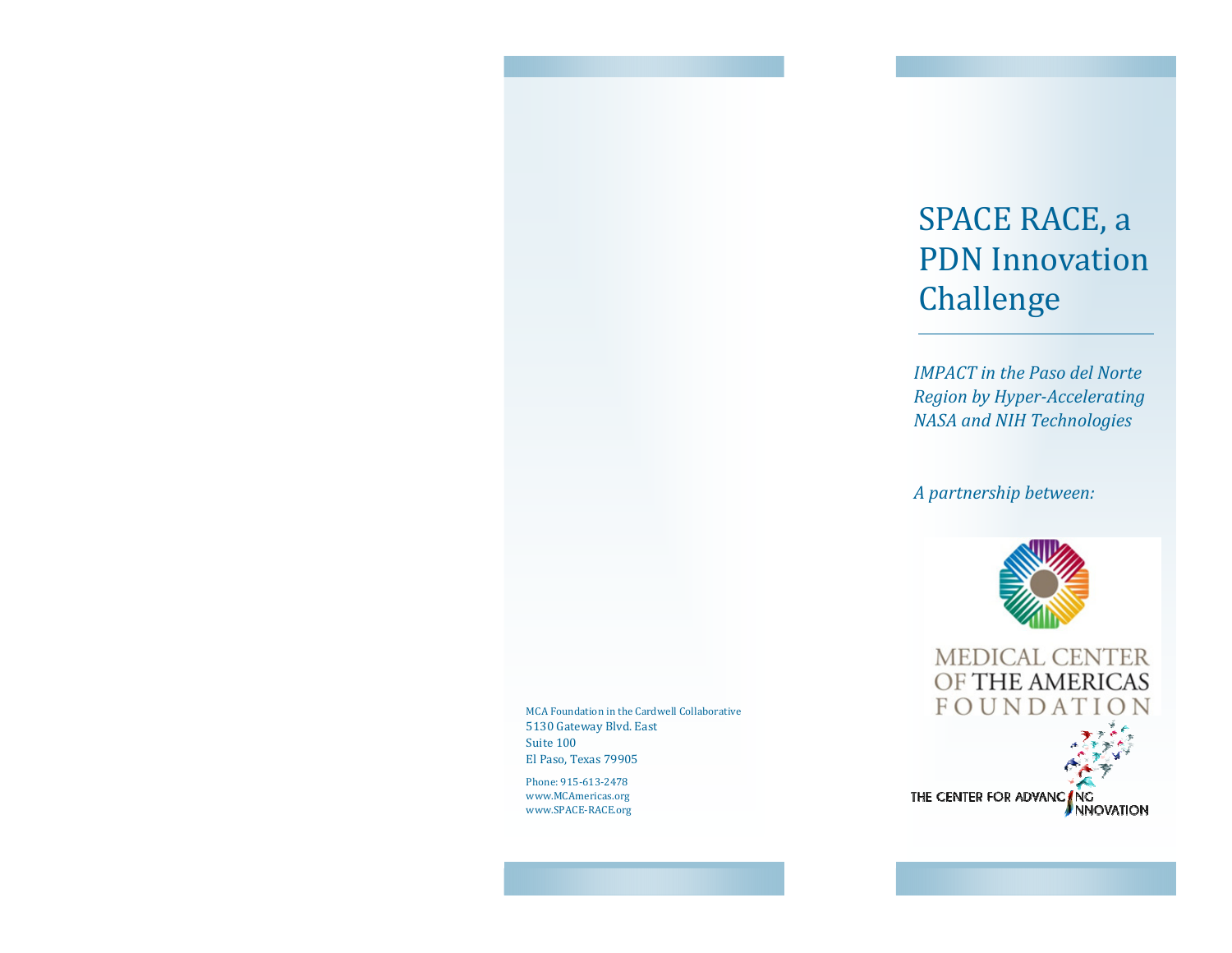## Differentiators & Partnership

#### Proven Accelerator

 Leverages an award-winning Startup Challenge model, a disciplined systematic approach, structured training, and aligned mentoring

#### Rapid, Tangible Results

Strong potential to launch a high impact company using risk-migated NIH and NASA inventions

### Galvanize and Maximize

Maximize the potential of your ecosystem resources to position your region as a leader for commercialization and industrial growth

#### Unique Opportunity:

- Commercialize a promising NASA or NIH invention
- Learn the "business of science" and how to be an entrepreneur through CAI's accelerator training
- Engage with world-class mentors
- Garner unprecedented media attention
- Win prize money

#### Social Impact:

- Regional and national economic growth through job and new market creation
- $\bullet$  Improve the translational research business model
- Potentially advance life-saving or lifeimproving technology

#### **Partnership**

The Medical Center of the Americas Foundation (MCA), the Center for Advancing Innovation (CAI), the National Aeronautics and Space Administration (NASA) and the National Institutes of Health (NIH).

#### About MCA

MCA works to position the Paso del Norte region as a global leader in healthcare and biomedical innovation through the development of a worldclass academic medical campus, a science & technology park, research and commercialization facilities, and programs aimed at spurring innovation and entrepreneurship in the region.

## Emma W. Schwartz, President

emma@MCAmericas.org

 Jeff Fuchsberg, Director of Intellectual Property jeff@MCAmericas.org

#### About CAI

 CAI leverages novel models and new paradigms to maximize the commercial potential of an organization's promising inventions, and is managing the activities associated with this challenge. Rosemarie Truman, Founder & Chairwoman rt@thecenterforadvancinginnovation.org Jonathan Lui, Managing Director jl@thecenterforadvancinginnovation.org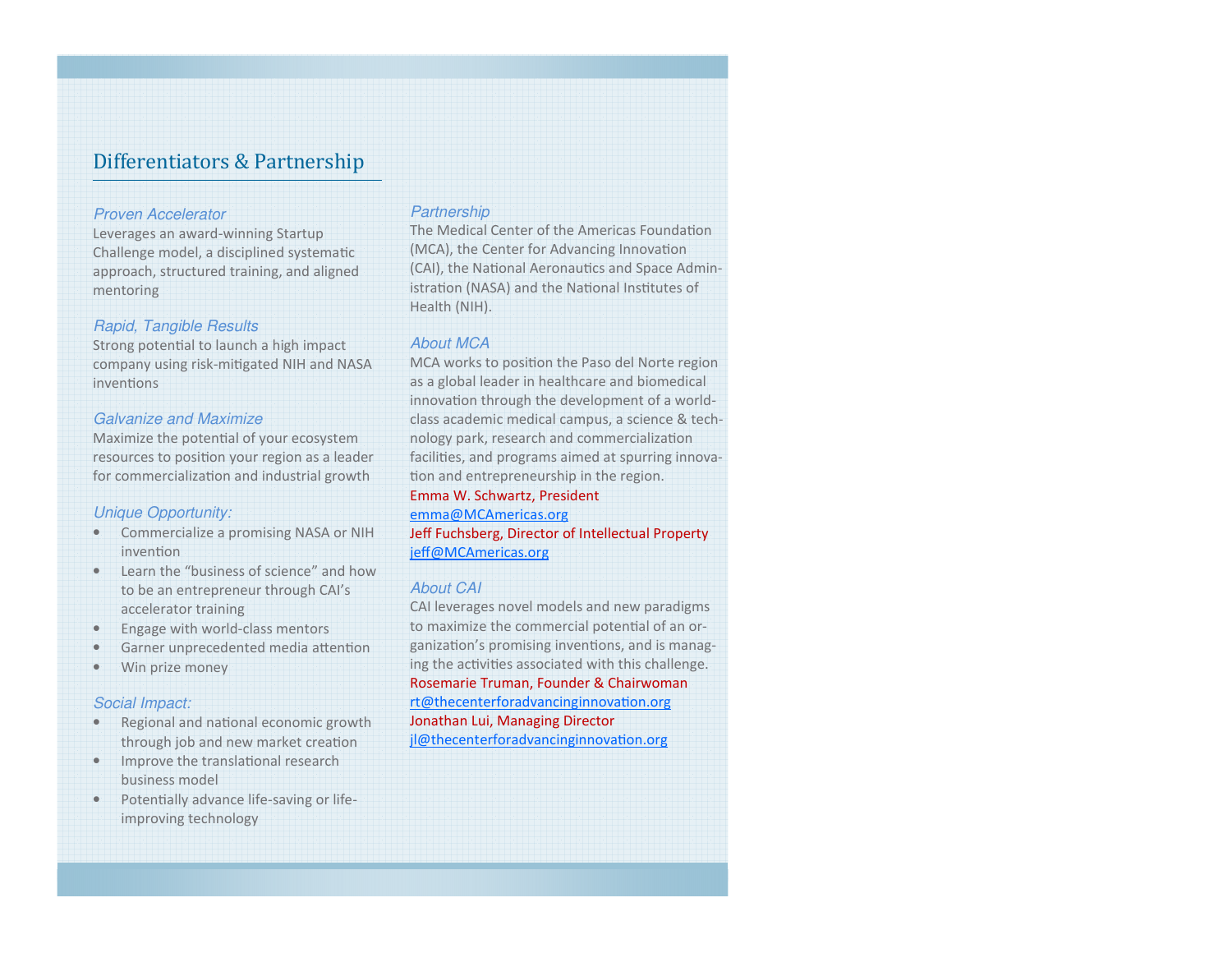# Space Race, a PDN Innovation Challenge - powered by the MCA & CAI



## Accelerator & Support

#### Accelerator: & Team Support

- 40+ classes, web-based, mandatory with homework
- $\bullet$  Live "hosting" of training sessions at Cardwell Collaborative
- Weekly office hours
- Mentoring by regional incubator staffs (MCA, HUB of Human Innovation, Arrowhead Innovation Center)
- Support from regional universities:
- ⇒ The University of Texas at El Paso
- ⇒Texas Tech University Health Sciences Center
- ⇒New Mexico State University
- ⇒Tech de Monterrey, Juarez & Chihuahua City
- ⇒Universidad Autónoma de Ciudad Juarez

# Form your team.... **START NOW!**

Multi-Disciplinary Team Requirements:

Serial, Seasoned Entrepreneur

Business

Legal

Engineering

 Other Sciences, e.g.., Cancer Biology, Chemistry Students (undergrad, graduate, post-doc, MD/DO, etc.) Other Complimentary Skills

- ∗ Must be 18 years or older to be on a team
- ∗ All parcipants in the challenge must sign a Le\*er of Intent and Confidentiality / Non-Disclosure Agreement

#### http://www.space-race.org/interested/